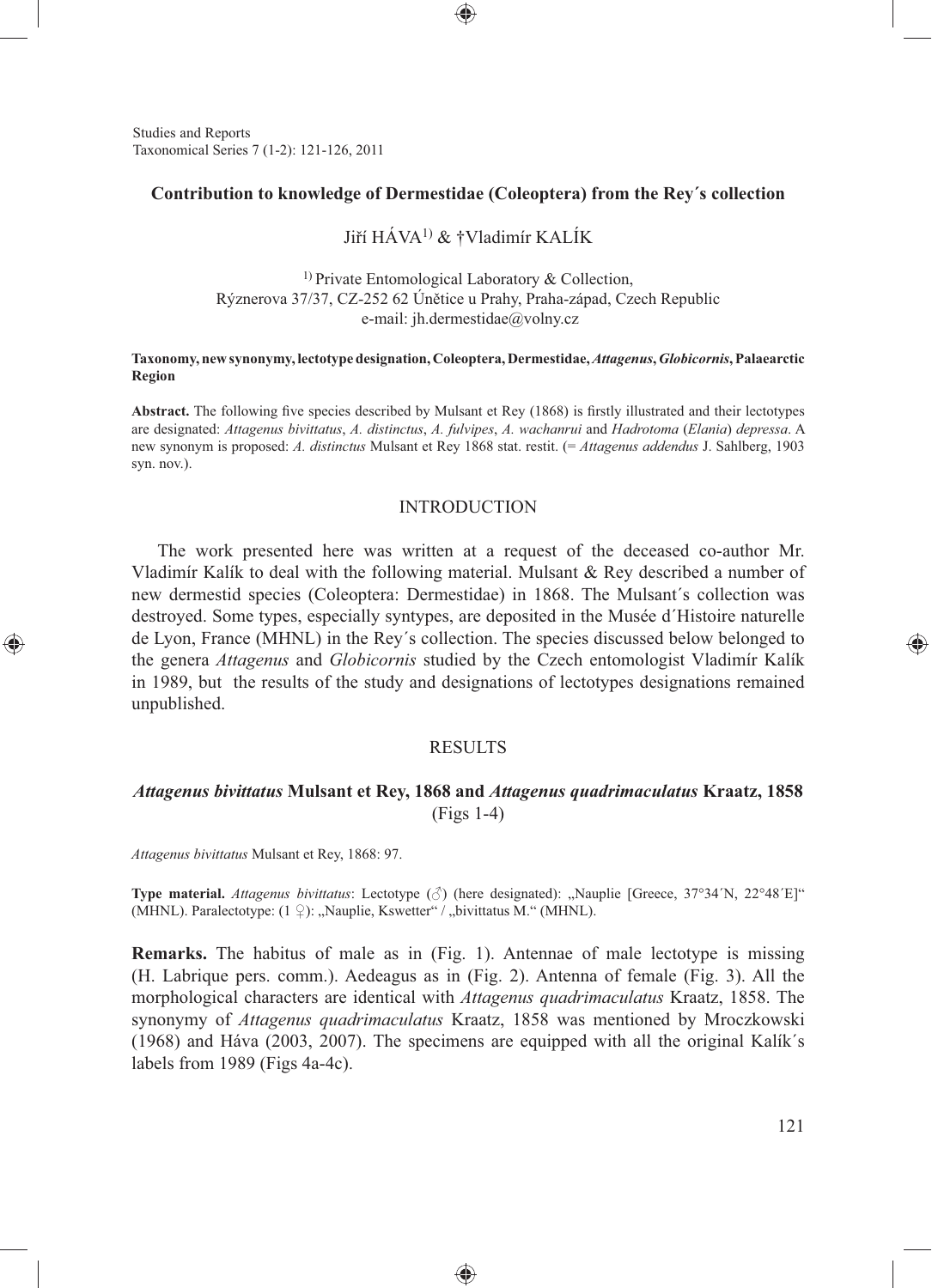# *Attagenus wachanrui* **Mulsant & Rey, 1868 and** *Attagenus bifasciatus* **(Olivier, 1790)** (Figs 5-6)

⊕

*Attagenus wachanrui* Mulsant & Rey, 1868: 91.

**Type material.** *Attagenus wachanrui*: Lectotype (♀) (here designated): "Tarsous, Wachanru" / "wachanrui M." (MHNL).

**Remarks.** The habitus of female as in (Fig. 5). Antennae of female lectotype is missing (H. Labrique pers. comm.). All the morphological characters is identical with *A. bifasciatus* (Olivier, 1790). Synonymy of *A. bifasciatus* (Olivier, 1790) mentioned by Reitter (1906), Mroczkowski (1968), Háva (2003, 2007). The specimens are equipped with all the original Kalík´s labels from 1989 (Figs 6a-6b).

## *Attagenus fulvipes* **Mulsant & Rey, 1868 and** *Attagenus unicolor unicolor* **(Brahm, 1790)** (Figs 7-8)

*Attagenus fulvipes* Mulsant & Rey, 1868: 71.

**Type material.** *Attagenus fulvipes*: Lectotype (♂) (here designated): "L. [Lyon] Cluny." (MHNL). Paralectotypes (1  $\hat{\wedge}$ , 2  $\hat{2}$   $\hat{2}$  : the same labels as lectotype, (MHNL).

**Remarks.** The habitus of male as in (Fig. 7). All the morphological characters are identical with *Attagenus unicolor unicolor* (Brahm, 1790). The synonymy of *Attagenus unicolor unicolor* (Brahm, 1790) was mentioned by Mroczkowski (1968) and Háva (2003, 2007). The specimens are equipped with all the original Kalík´s labels from 1989 (Figs 8a-8c).

⊕

### *Attagenus distinctus* **Mulsant & Rey, 1868 stat. restit.** (Figs 9-10)

*Attagenus distinctus* Mulsant & Rey, 1868: 85 (Mroczkowski 1968, Háva 2003, 2007 as synonym of *A. fallax*). *Attagenus fallax* var. *addendus* J. Sahlberg, 1903: 34 **syn. nov.** *Attagenus addendus*: Háva, 2007:57, 307 (as valid species)

Type material. *Attagenus distinctus*: Lectotype (here designated) (♀): "Alger, Gauillot" (MHNL).

**Remarks.** The habitus as in (Fig. 9). Antennae of female lectotype is missing (H. Labrique pers. comm.). Dorsal surfaces covered by white-yellowish pubescence. The specific name mentioned by Mroczkowski (1968) and Háva (2003, 2007) as a synonym of *Attagenus fallax* Gené, 1839; however, *A. fallax* differs by its black dorsal pubescence and shape of antennae and male genitalia. All the morphological characters are identical with *Attagenus addendus* J. Sahlberg, 1903, but *A. addendus* is a new junior synonym of *A. distinctus*. The specimen is equipped with all the original Kalík´s labels from 1989 (Figs 10a-10b).

⊕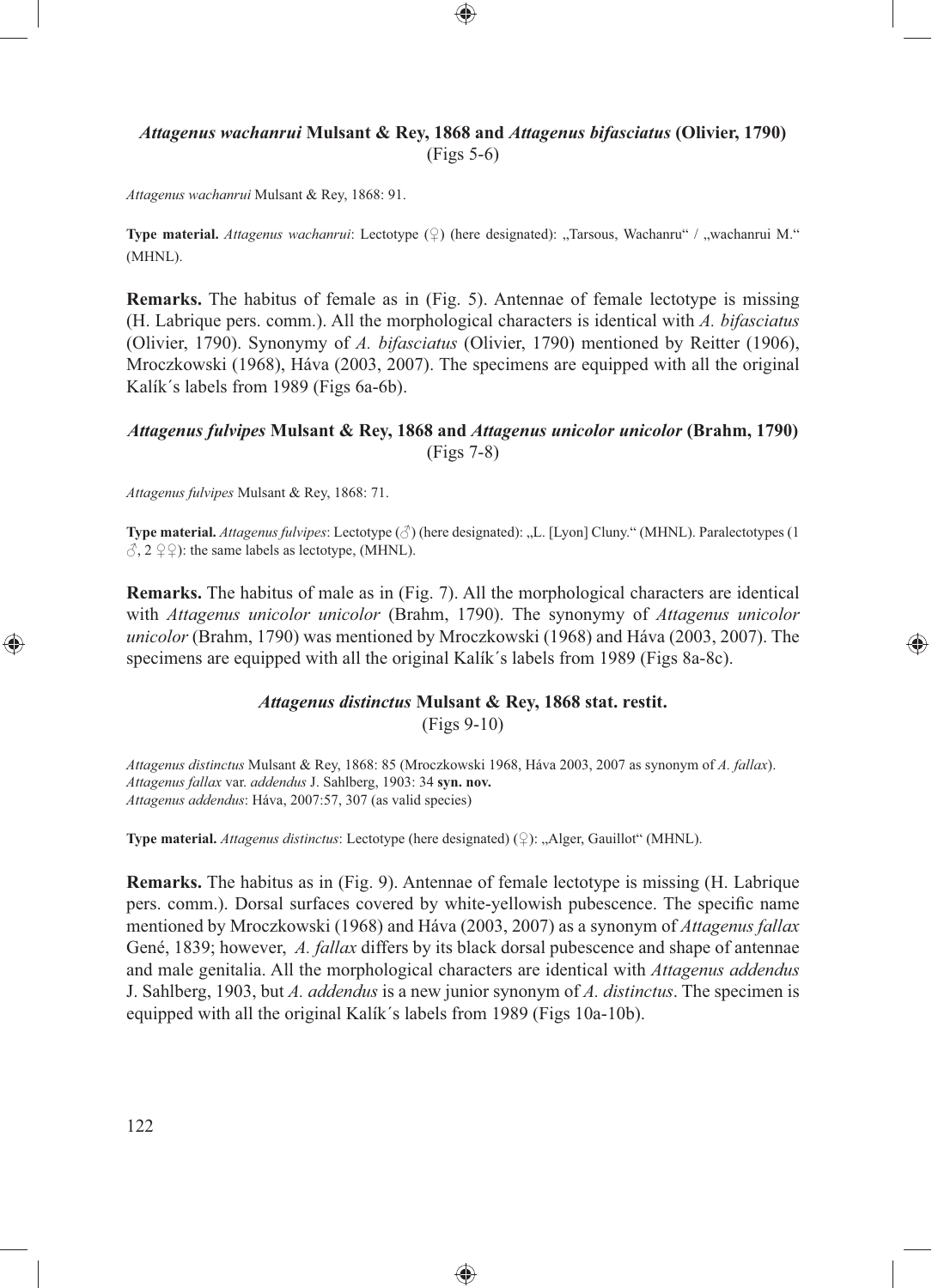

 $\bigoplus$ 

Figs 1-4. *Attagenus bivittatus* Mulsant et Rey, 1868: 1- habitus of lectotype; 2- antenna of female (paralectotype); 3- aedeagus; 4a-c- original labels.

⊕



 $\bigoplus$ 

Figs 5-6. *Attagenus wachanrui* Mulsant et Rey, 1868: 5- habitus of lectotype; 6a-6b- original

 $\bigoplus$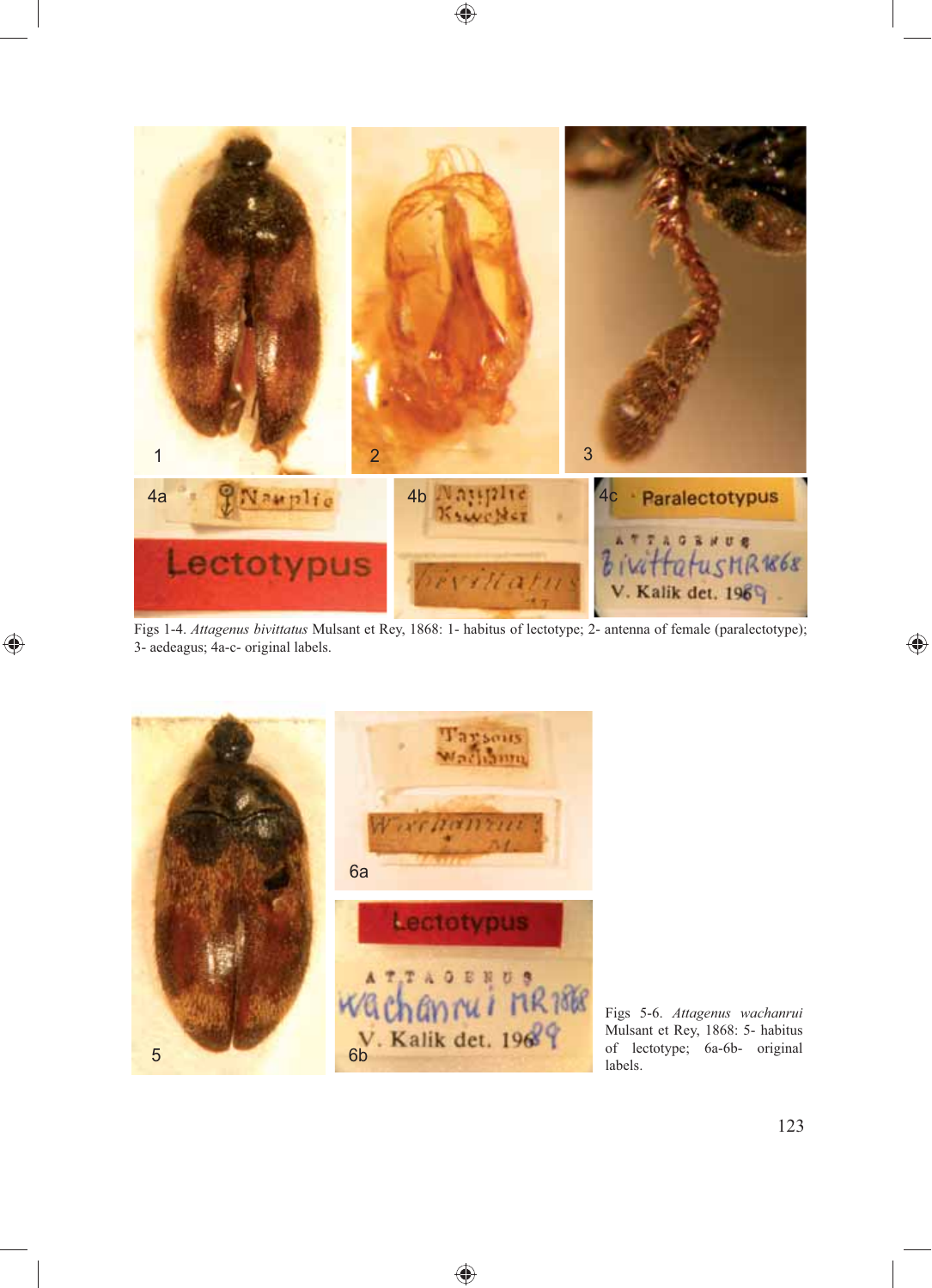

◈

 $\bigoplus$ 

Figs. 11-14. *Globicornis* (*Elania*) *depressa* (Mulsant et Rey, 1868): 11- dorsal view, lectotype; 12- head and antennae, lectotype; 13- dorsal view, paralectotype; 14a-b- original Kalík´s labels.

◈

◈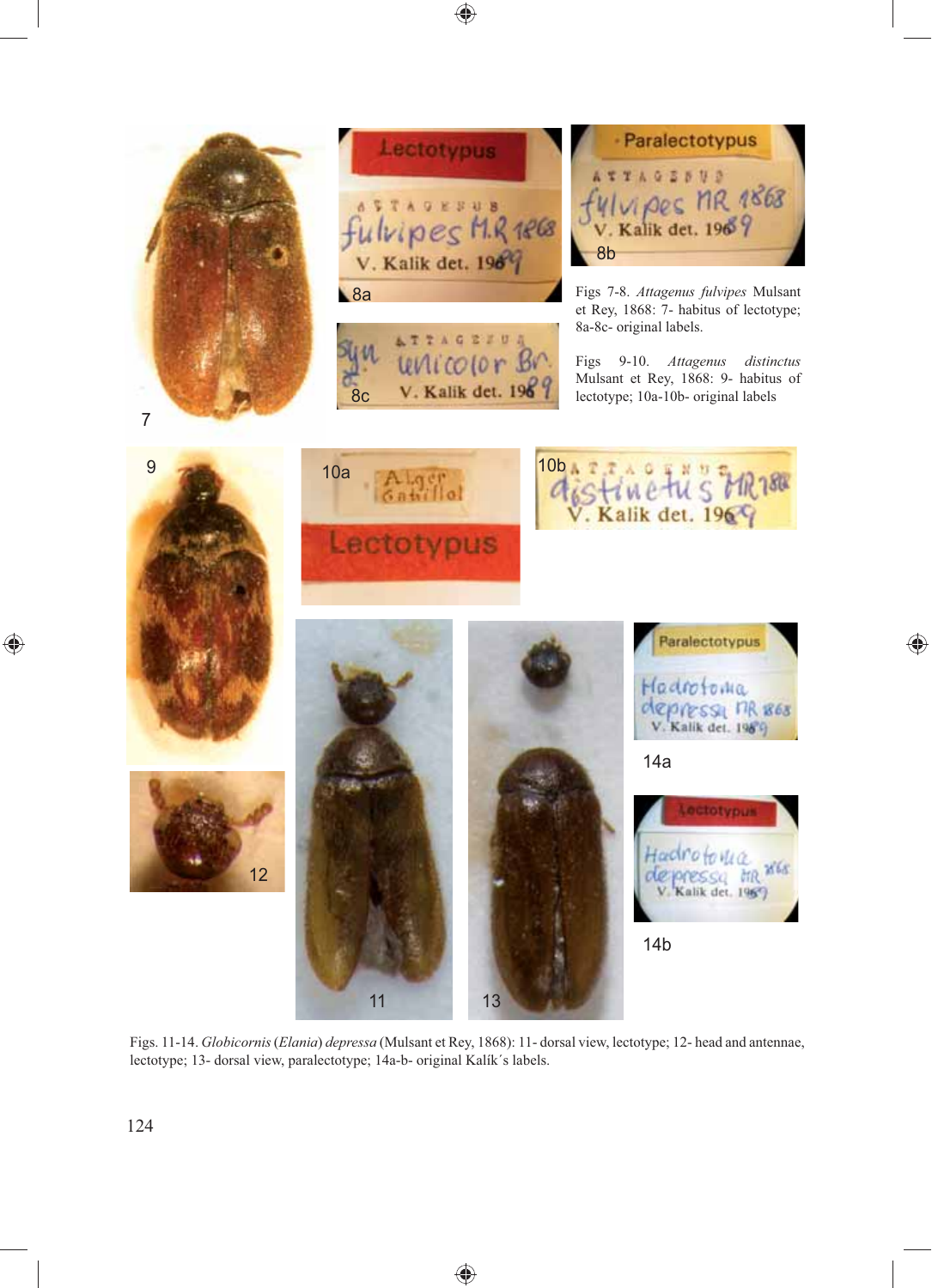## *Globicornis* **(***Elania***)** *depressa* **(Mulsant et Rey, 1868)** (Figs 11-14)

⊕

*Hadrotoma* (*Elania*) *depressa* Mulsant et Rey, 1868: 111. *Globicornis depressa*: Portevin, 1931: 276. *Globicornis* (*Elania*) *depressa*: Mroczkowski, 1968: 113. *Globicornis* (*Hadrotoma*) *depressa*: Háva, 2003: 110. *Globicornis* (*Elania*) *depressa*: Háva & Herrmann, 2010: 77.

⊕

**Type material.** Lectotype (♀) (here designated): "Hyères" (Provence, Var, France) (MHNL). Paralectotype (1 ♀): the same data as lectotype (MHNL).

Additional material studied: ..Spain, Mallorca, Parc natural de s'Albufera, ses Puntes" / ., 13.05.2008, B. Levey lgt.", NMW.Z.2008.054" / "Hadrotoma sp. ? B. Levey det. 2008",  $1 \text{ }\partial$ , J. Háva det., (author's collection).

**Remarks.** This is a very rare species, formerly known only from the two type specimens; the mentioned specimen from Mallorca was beaten from dying branches of a *Pinus* species in a small patch of trees (Háva & Herrmann 2010).

The type specimens is firstly illustrated. The body shape in dorsal view as in (Fig. 11), head and female antennae as in (Fig. 12).

The species is similar to *Globicornis* (*Elania*) *vaulogeri* Pic, 1900 (known from Morocco and Tunisia) but differs from it by the following characters:

*Globicornis* (*Elania*) *depressa* (Mulsant et Rey, 1868): body shape longer, parallel, integument brown, setation on dorsal surfaces long, antennae light brown, pronotum in anterior part narrow.

*Globicornis* (*Elania*) *vaulogeri* Pic, 1900: body shape shorter, parallel, integument black, setation on dorsal surfaces short, decumbent, antennae dark brown, pronotum in anterior part broad.

From the next similar species, *Globicornis* (s. str.) *nigripes* (Fabricius, 1792), it differs by the structure and brown colour of antennae, brown colour, more parallel body shape and setation on dorsal surfaces (in *nigripes* antennae black and terminal segment circular, body shape not parallel, black).

The specimens are equipped with all the original Kalík´s labels from 1989 (Figs 14a-14b).

**Distribution.** Species known from France: Provence, from Spain: Mallorca Isl. recorded by Háva & Herrmann (2010).

ACKNOWLEDGEMENTS. I am very obliged to Dr. Harold Labrique (MHNL) for making all the photographs of the type material and valuable comments on the manuscript.

#### REFERENCES

- HÁVA J. 2003: World Catalogue of the Dermestidae (Coleoptera). *Studie a Zprávy Oblastního Muzea Praha-východ v Brandýse nad Labem a Staré Boleslavi*, Supplementum 1: 1-196.
- HÁVA J. 2007: Dermestidae pp. 57, 299-320. In: LÖBL I. & SMETANA A. (eds.): *Catalogue of Palaearctic Coleoptera. Volume 4. Elateroidea, Derodontoidea, Bostrichoidea, Lymexyloidea, Cleroidea and Cucujoidea.* Stenstrup: Apollo Books, 935 pp.
- HÁVA J. & HERRMANN A. 2010: New faunistic records of Dermestidae (Coleoptera) Part 4. *Latvijas Entomologs*  48: 76-79.

⊕